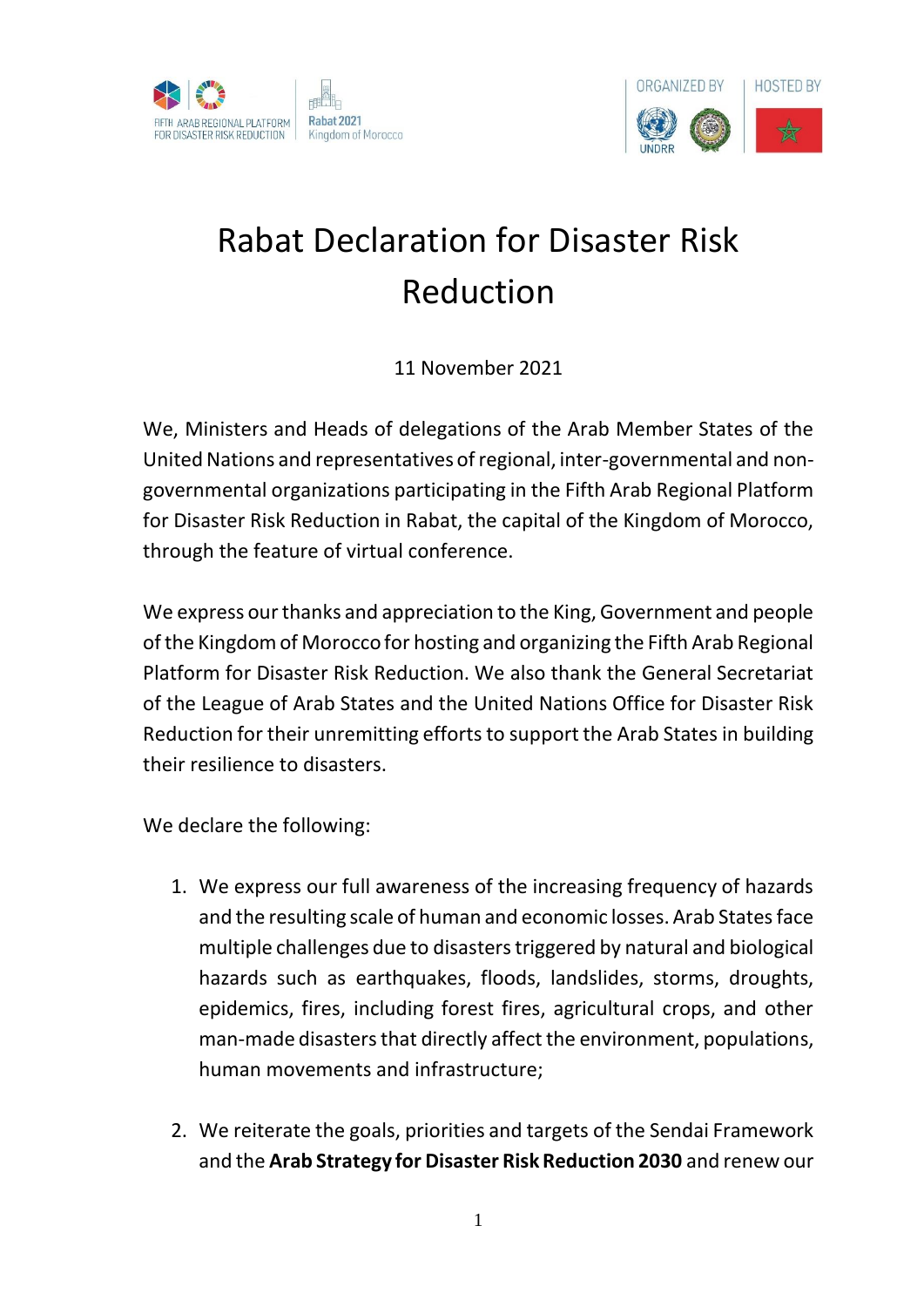commitment and support by all means to lead a paradigm shift from disaster risk management to a more comprehensive and risk-resilient development practice through a coherence with sustainable development and climate change policies, and the preservation of biodiversity and ecological systems at the regional, national and local levels through the development of tools for the implementation of the Priority Action Plan for Disaster Risk Reduction 2021-2024, showcased and ratified at the Fifth Arab Regional Platform for Disaster Risk Reduction in Rabat, Kingdom of Morocco, following clear timeframes, programmes and activities, and identifying its implementing entities and sources of funding, provided that the implementation tools of the Plan be presented to the Arab Coordination Mechanism for Disaster Risk Reduction at its next meeting;

- 3. We reiterate our disposition to continue the concrete work to develop a timetable and plans at the Arab States level for the implementation and follow-up of the actions set out in the various Global and Arab Platforms and related conferences: Statement of the Global Platform for Disaster Risk Reduction in Cancun 2017, Statement of the Global Platform for Disaster Risk Reduction in Geneva 2019, and the outputs of the Arab Platforms held in Aqaba, Hashemite Kingdom of Jordan, in 2013, Sharm el-Sheikh, Arab Republic of Egypt, in 2014, Doha, State of Qatar, in 2017, and Tunis, Republic of Tunisia, in 2018;
- 4. We welcome the achievements made at the Arab regional level with the adoption of the "Arab Coordination Mechanism for Disaster Risk Reduction" (ACMDRR) within the framework of the League of Arab States by the 2018 Arab Summit as the regional institutional framework and the official Arab forum for disaster risk reduction. We also commit to redouble our efforts and to promote inter-Arab coordination and consultations at the regional level through ACMDRR, with a view to consolidating efforts and aligning national programmes with the Arab Strategy for Disaster Risk Reduction 2030 and the United Nations Programmes for DRR;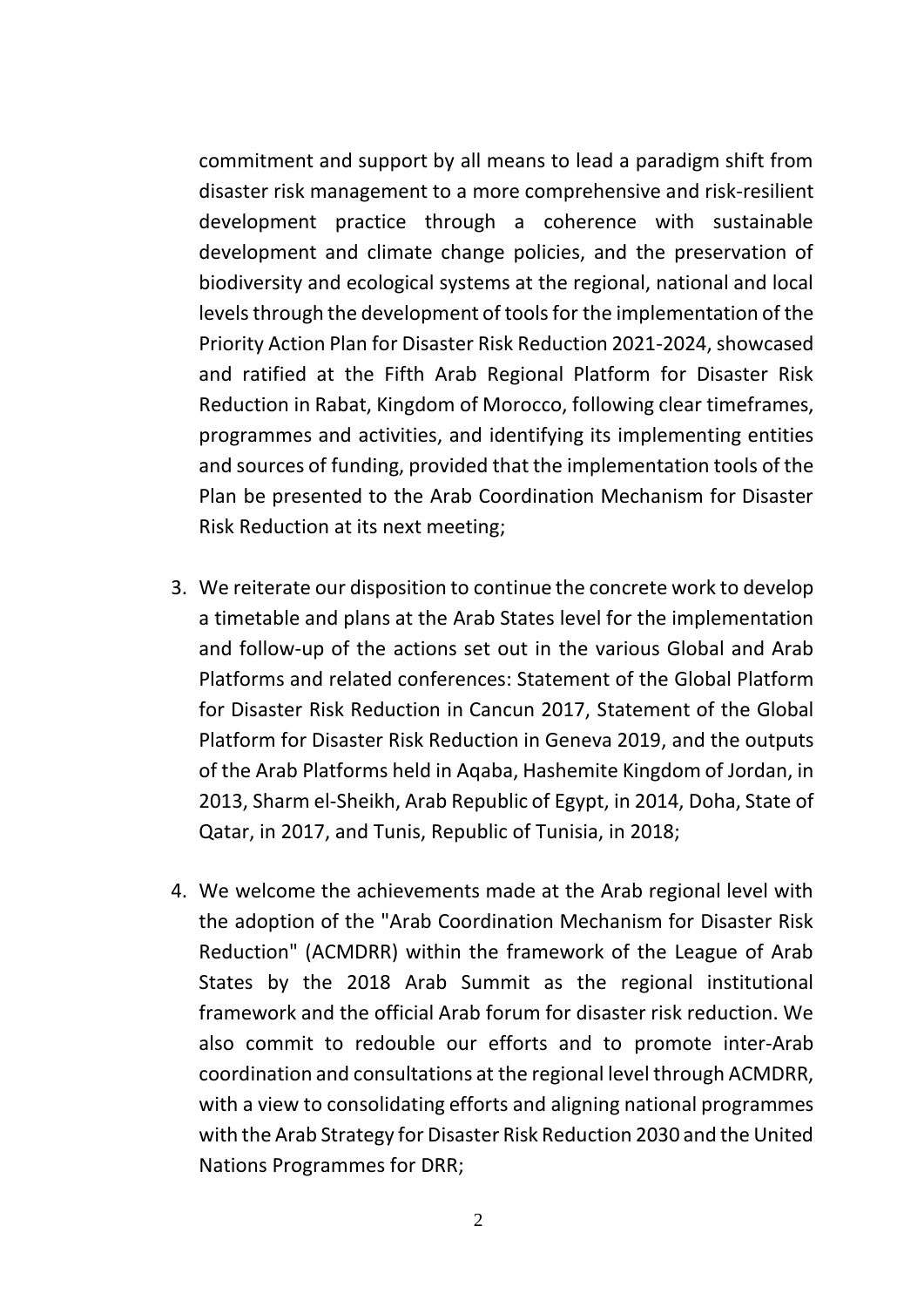- 5. We underscore the need to continue to promote and develop Arab policies for disaster risk reduction that take into account the impacts of climate change by supporting the interdependence of disaster risk reduction with climate change adaptation and mitigation programmes in order to achieve the SDGs and to build the capacities of Arab States to be able to receive international funding for disaster risk reduction from funding institutions dedicated to climate change.
- 6. We stress the need to further develop programs and plans to integrate disaster risks at the local level in the Arab States, by addressing extended risks and limiting their adverse effects, by strengthening local resilience and its coherence with climate change and SDGs, and by catalyzing investments in disaster risk reduction programmes, according to an integrated participatory approach that seeks to engage stakeholders: government and legislative departments and authorities, academia, training and scientific research centers, media outlets, civil society organizations and the private sector;
- 7. We express our deep interest and concern at the ongoing global health crisis induced by the outbreak of the novel coronavirus, known as COVID-19, and underline the need to intensify efforts and cooperation among Arab States to address this pandemic and all types of biological hazards that may occur in the future and in coordination and cooperation with various United Nations and Arab organizations;
- 8. We value the main pivotal role of the United Nations Office for Disaster Risk Reduction UNDRR in coordinating and supporting global, Arab and national efforts to implement and monitor the Sendai Framework, through the joint work of regional and international organizations of the United Nations System, the League of Arab States, development partners, academic/research institutions, stakeholders networks, media institutions and civil society organizations;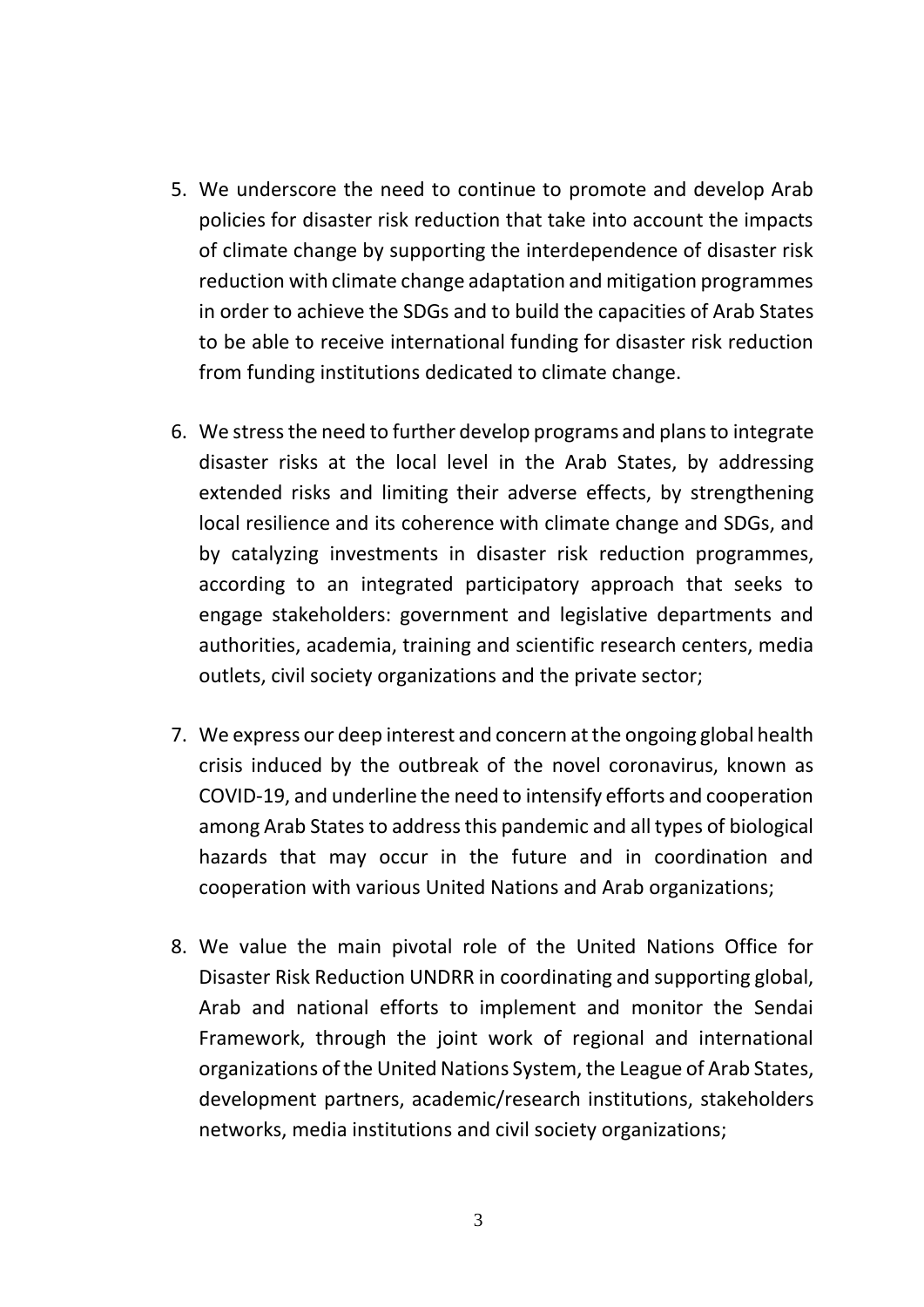- 9. We also praise the paramount role undertaken by the League of Arab States and its specialized Arab organizations in coordinating and supporting efforts to implement and evaluate the Arab Strategy for Disaster Risk Reduction and its Work Programme, which directly helps to achieve the Sendai Framework goals. The United Nations Office for Disaster Risk Reduction has urged to provide support to Arab States to respond to and alleviate the effects of disasters.
- 10. We also value the previous and current role played by the Red Crescent and Red Cross Societies and the civil society organizations in all Arab States in assisting national institutions in disaster risk reduction, and most notably the COVID-19 pandemic.

By virtue of the present Declaration, we call upon all Arab governments, partners and stakeholders to:

- 1. Integrate and align disaster risk reduction strategies and programmes with sustainable development policies to be integrated and inclusive at all relevant social, developmental and health levels.
- 2. Strengthen partnerships and cooperation between stakeholders, including Arab and United Nations organizations, the United Nations Office for Disaster Risk Reduction - Regional Office for Arab States UNDRR ROAS, the League of Arab States, development partners, academic/research institutions, stakeholders, media institutions, civil society organizations and the private sector, in order to expedite the implementation of the Sendai Framework and the Arab Strategy for Disaster Risk Reduction; to provide the necessary support to Arab States that are unable to complete the requirements and strategies of the Sendai Framework for Disaster Risk Reduction through capacitybuilding and providing special inputs in this regard.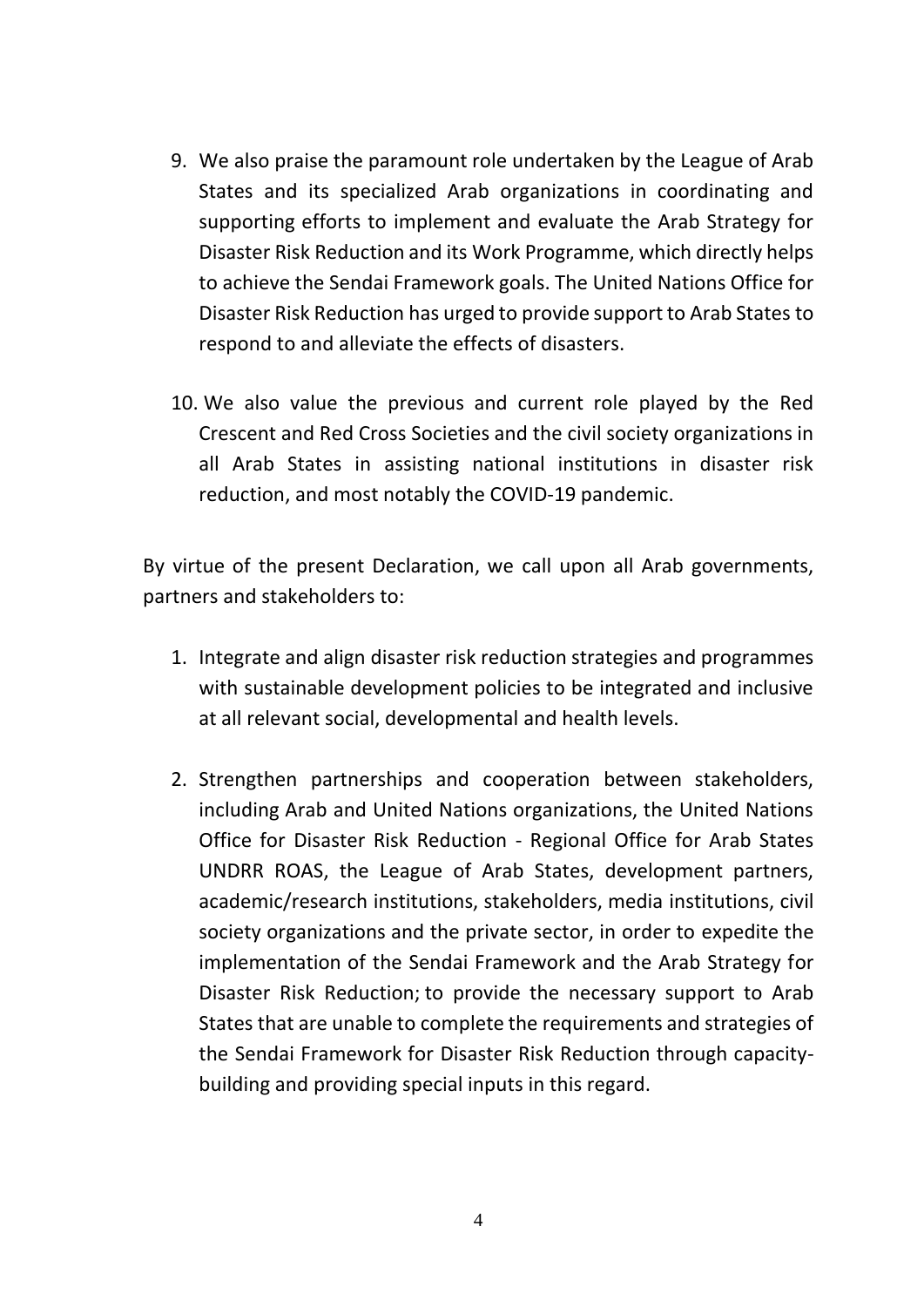- 3. Continue to develop, update, analyze and evaluate the database and statistics on disasters and their losses; and support the establishment of systematic statistical mechanisms for coordination among the various producers of disaster-related data at the national level and the development with disaster risk reduction indicators, and the development of a capacity-building programme of Arab statistical agencies and all relevant stakeholders in the collection, analysis and calculation of disaster risk reduction indicators using successful experiences in this framework.
- 4. Leverage on the experiences of Arab States in finalizing or updating data on disaster risk reduction, as appropriate, and establish a national risk register and a historical disaster losses register through the ongoing development of the DesInventar database, the assistance and the exchange of experiences and good practices among the States.
- 5. Rely on countless cutting-edge technologies, techniques and means of communication to access, share and make available disaster risk data and information.
- 6. Promote opportunities to share knowledge, expertise, experience and good practices and value Arab gains in disaster risk reduction; and work to share successful experiences among them.
- 7. Strengthen the active participation of women and youth in leading the development and implementation of disaster risk reduction strategies, policies, plans and programmes through the adoption of a genderbased approach that takes into account the needs of women, elderly, children, youth and persons with disabilities.
- 8. Strengthen volunteerism by building the capacities of volunteerism frameworks that can function during a disaster to assist the affected populations.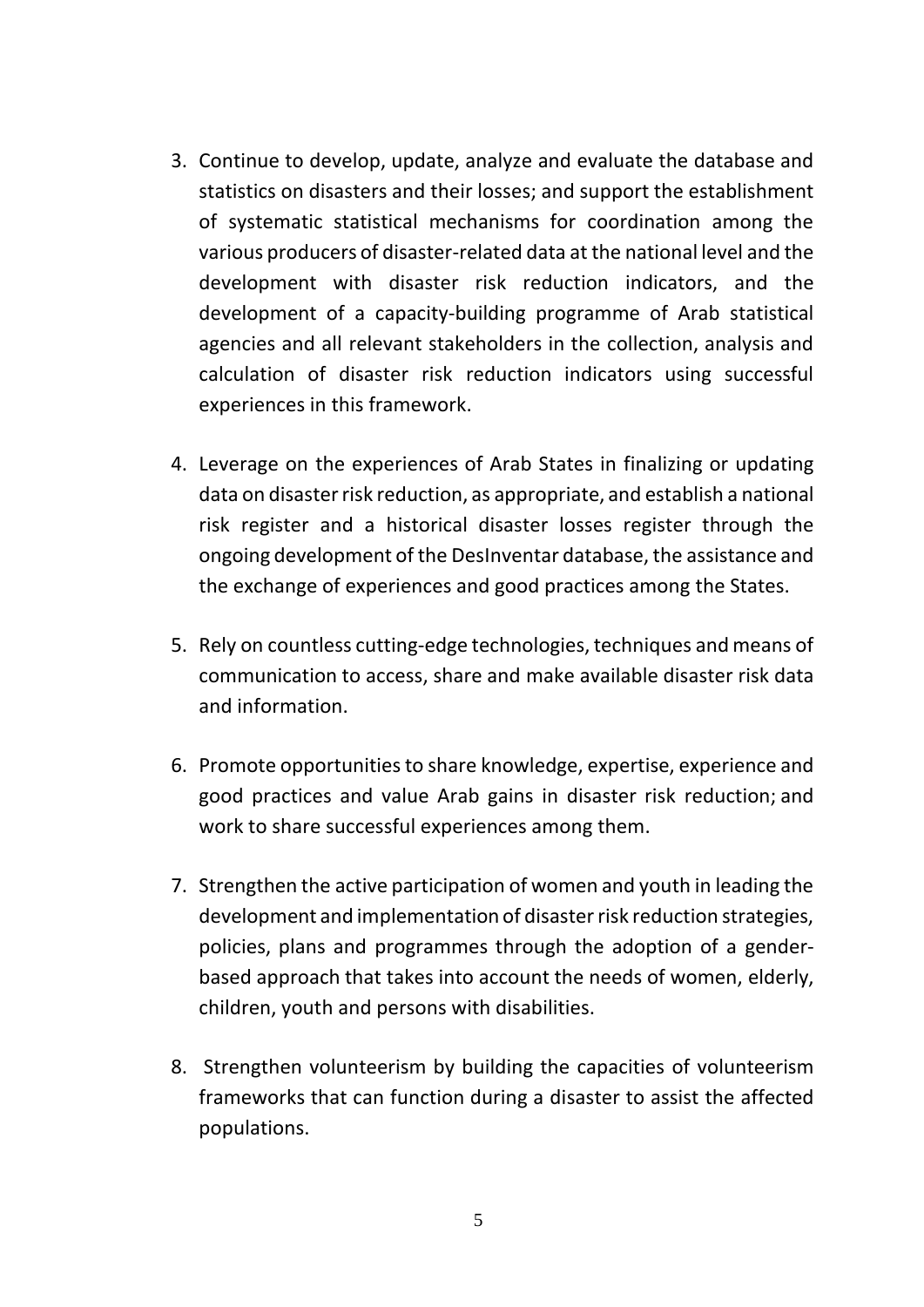- 9. Support decision-making processes based on science, technology and trust with relevant Arab research, educational and academic institutions, including the Arab Advisory Group on Science and Technology for Disaster Risk Reduction (ARAB STAG).
- 10. Encourage investments that take into account infrastructure resilience to disaster risks and the development of recovery plans, based on the "Building Back Better" principle at all levels and ensure businesses and supply and procurement chains continuity.
- 11. Develop multi-hazard measurement, forecasting and early warning systems for disaster risk prevention.
- 12. Ensure periodic assessment of progress made in the implementation of the Sendai Framework through the Sendai Framework Monitor; and periodic assessment of progress made in the implementation of the Arab Strategy for Disaster Risk Reduction at the regional level.
- 13. Achieve Target (E) of the Sendai Framework, work to increase the number of National and Local Strategies of Arab States for Disaster Risk Reduction.
- 14. Use the International Day for Disaster Risk Reduction, the Arab Day for Disaster Risk Reduction and the World Tsunami Awareness Day as an opportunity to promote community awareness and better knowledge of risks.
- 15. Establish a legal framework and permanent national institutional mechanisms for disaster risk governance.
- 16. Develop an integrated Arab system for awareness-raising and training on disaster risk reduction.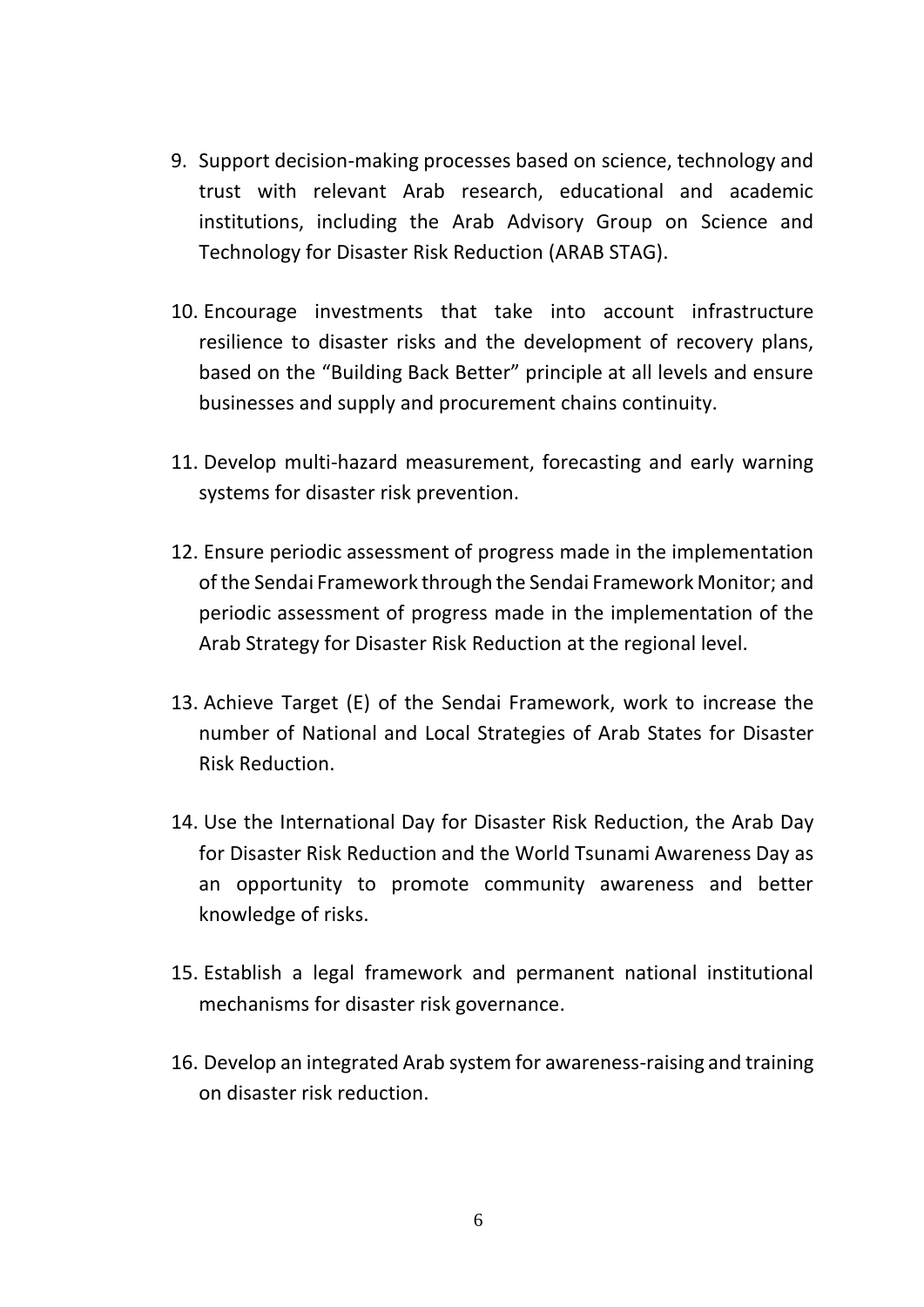- 17. Support and encourage Arab cities to participate in the Making Cities Resilient Programme 200 (MCR2030) to transform them into resilient and sustainable cities.
- 18. Take note of the recommendations of the United Nations Secretary-General, in which he called for a Mid-Term Review of the Sendai Framework for Disaster Risk Reduction 2015-2030 and before the end of year 2021, and urged the United Nations Member States to draft voluntary reports for the Mid-Term Review of the Sendai Framework and recommended to use the multiple coordination mechanisms and regional and international meetings.
- 19. Welcome the League of Arab States initiative to support the Mid-Term Review of the Sendai Framework in the Arab region at the technical and logistical levels.
- 20. Value the convening of the First Ministerial Meeting of the Ministers of Disaster Risk Reduction in the Arab States in March 2022 at the headquarters of the General Secretariat of the League of Arab States unless an Arab State requests to host this Meeting pursuant to Resolution 14 of the Arab Coordination Mechanism for Disaster Risk Reduction of 15/09/2021 and to actively participate in it to support the achievement of disaster risk reduction in the Arab region at the highest political level.

In pursuit of these objectives, we will work together to:

- Follow up the implementation of the recommendations of the Rabat Declaration on Disaster Risk Reduction through the Arab Coordination Mechanism for Disaster Risk Reduction and in cooperation with the United Nations Office for Disaster Risk Reduction – Regional Office for Arab States UNDRR ROAS.